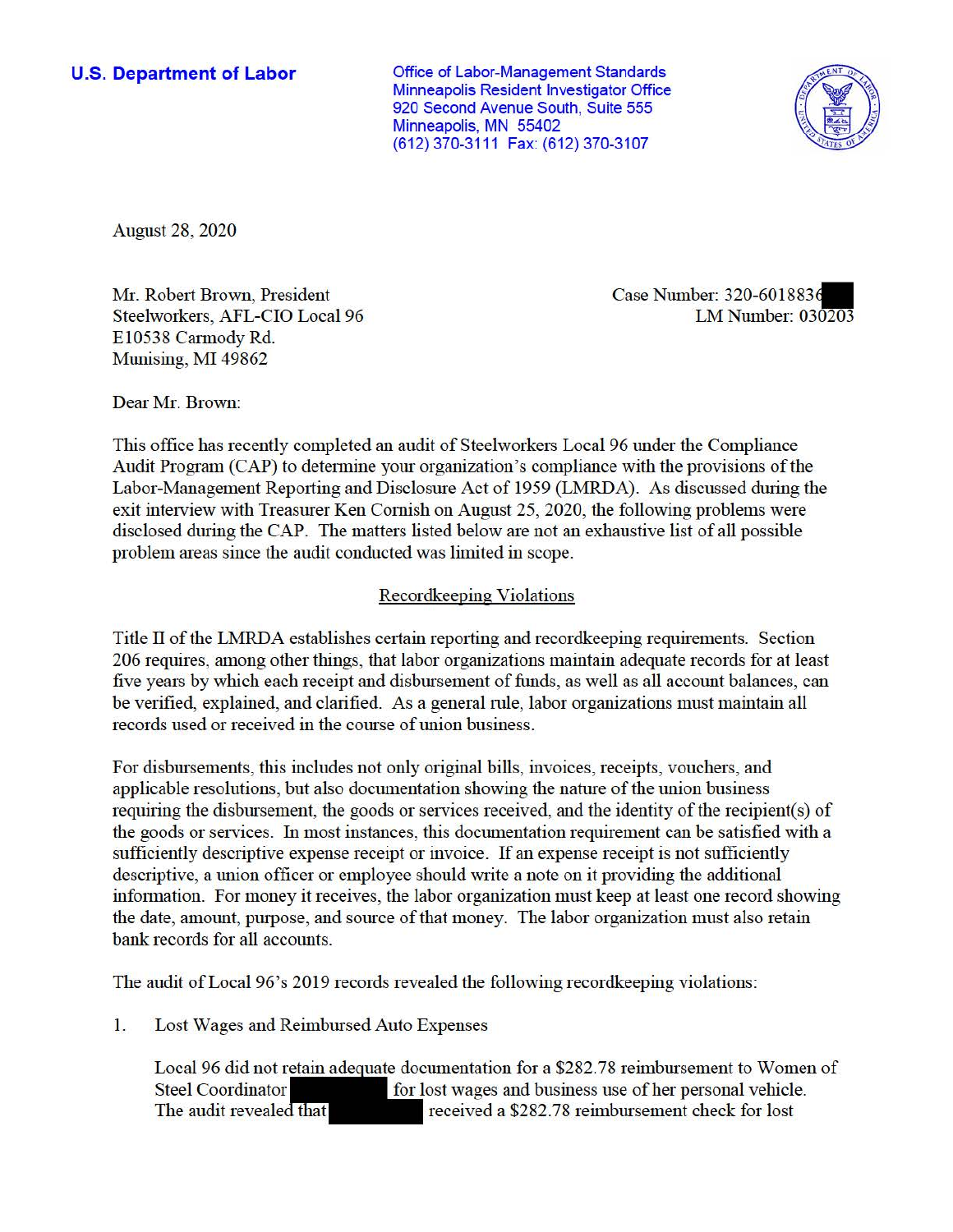wages and business use of her personal vehicle on January 24, 2019; however, Local 96 did not maintain a voucher or any other supporting documentation for this payment.

The union must maintain records in support of lost wage claims that identify each date lost wages were incurred, the number of hours lost on each date, the applicable rate of pay, and a description of the union business being conducted. Additionally, the union must maintain records in support of mileage claims that identify the dates of travel, locations traveled to and from, and number of miles driven. The record must also show the business purpose of each use of a personal vehicle for business travel by an officer or employee who was reimbursed for mileage expenses.

## 2. Lack of Salary Authorization

 Local 96 did not maintain records to verify that the salaries reported in Item 24 (All not aware of how union officer salaries in effect during the audit year were authorized or during the audit year could not be identified in Local 96's minutes or any other union Officers and Disbursements to Officers) of the LM-3 were the authorized amounts and therefore correctly reported. During the opening interview, Mr. Cornish stated that he was where the authorization was documented. Authorization for union officer salaries in effect records; however, in 2019 Local 96 voted to increase officer salaries for 2020 and recorded this authorization in its meeting minutes. The union must keep a record, such as meeting minutes, to show the current salaries as authorized by the entity or individual in the union with the authority to establish salaries.

Based on your assurance that Local 96 will retain adequate documentation in the future, OLMS will take no further enforcement action at this time regarding the above violations.

## Reporting Violations

 Labor Organization Annual Report (Form LM-3) filed by Local 96 for the fiscal year ended The audit disclosed a violation of LMRDA Section 201(b), which requires labor organizations to file annual financial reports accurately disclosing their financial condition and operations. The December 31, 2019, was deficient in the following areas:

1. Acquire/Dispose of Property

 additional information section of the LM report along with the identity of the recipient(s) or giveaways by name. The union can describe the recipients by broad categories if appropriate such as "members" or "new retirees." In addition, the union must report the Item 13 (During the reporting period did your organization acquire or dispose of any assets in any manner other than by purchase or sale?) should have been answered, "Yes," because the union gave away "thank you" gift cards totaling at least \$100 during the audit year. The union must identify the type and value of any property received or given away in the donor(s) of such property. The union does not have to itemize every recipient of such cost, book value, and trade-in allowance for assets that it traded in.